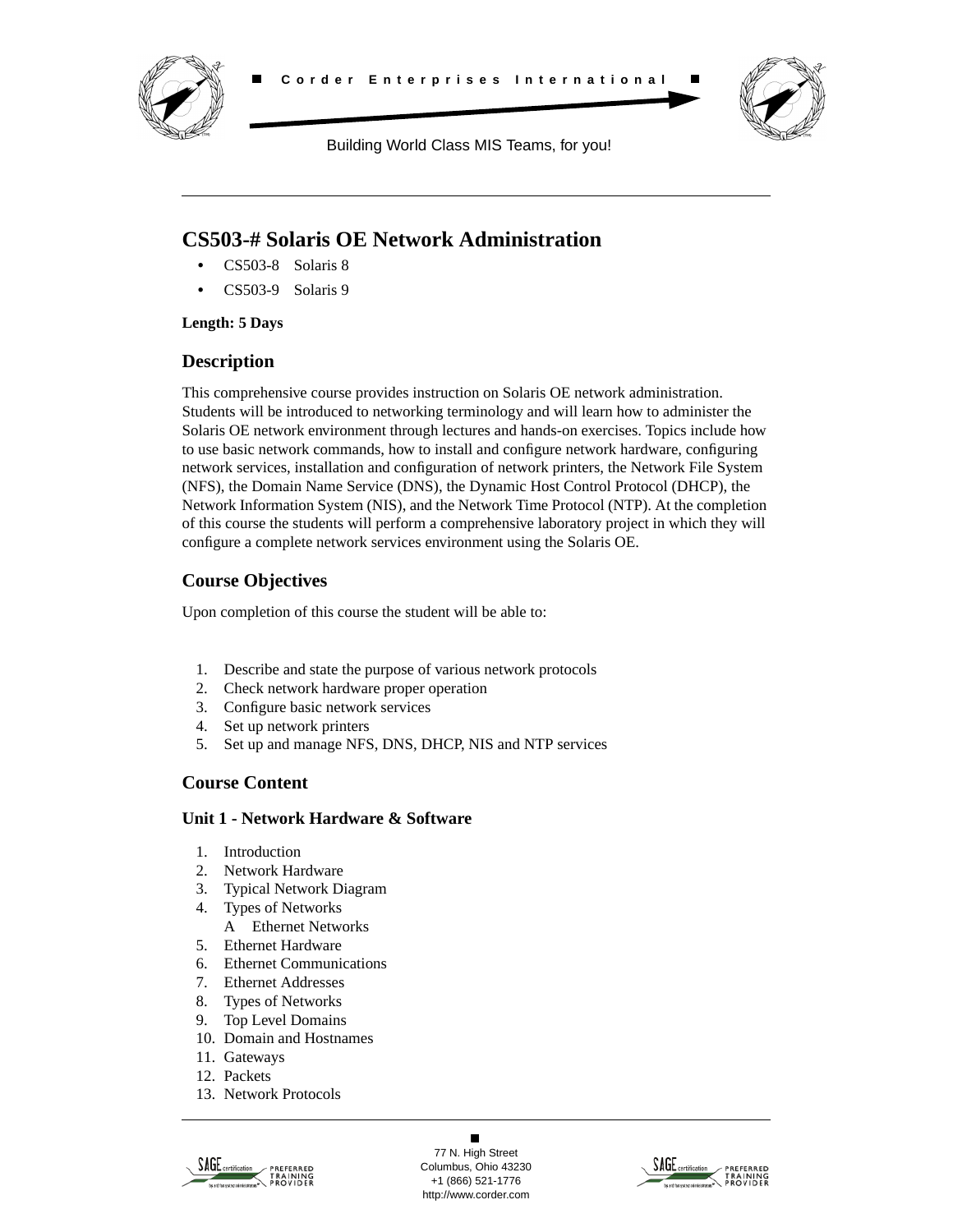- 14. The OSI Network Model
- 15. The OSI Model
- 16. The TCP/IP Model
- 17. The TCP/IP Protocol Stack
- 18. Network Filesystems
- 19. Protocol Overview
	- A Connection Types
	- B Internet Protocol
- 20. IP Addresses
	- A Subnets
	- B Classless Internet Domain Routing Notation
- 21. Determining Network System Information
- 22. Unit Review

#### **Unit 2 - Network Commands**

- 1. Unit Introduction
- 2. Conventions Used In This Unit
- 3. telnet Remote Terminal Service
- 4. rlogin Remote Login
- 5. rsh Remote Shell
- 6. ftp File Transfer Protocol
- 7. Transferring Multiple Files
- 8. rcp Remote Copy
- 9. rwho Remote Who
- 10. ruptime Remote System Status
- 11. finger Remote User Information
- 12. Security Notes on Network Commands
- 13. Unit Review

### **Unit 3 - Network Administration**

- 1. Unit Introduction
- 2. t Introduction
- 3. Network Daemons
	- A inetd Internet Daemon B Optional Service Daemons
- 4. Network Control Files
- 5. Network Startup
- 6. The ifconfig Command
- 7. Modifying Network Settings
- 8. Reconfiguring the Network
- 9. Checking Network Status
- 10. Unit Review



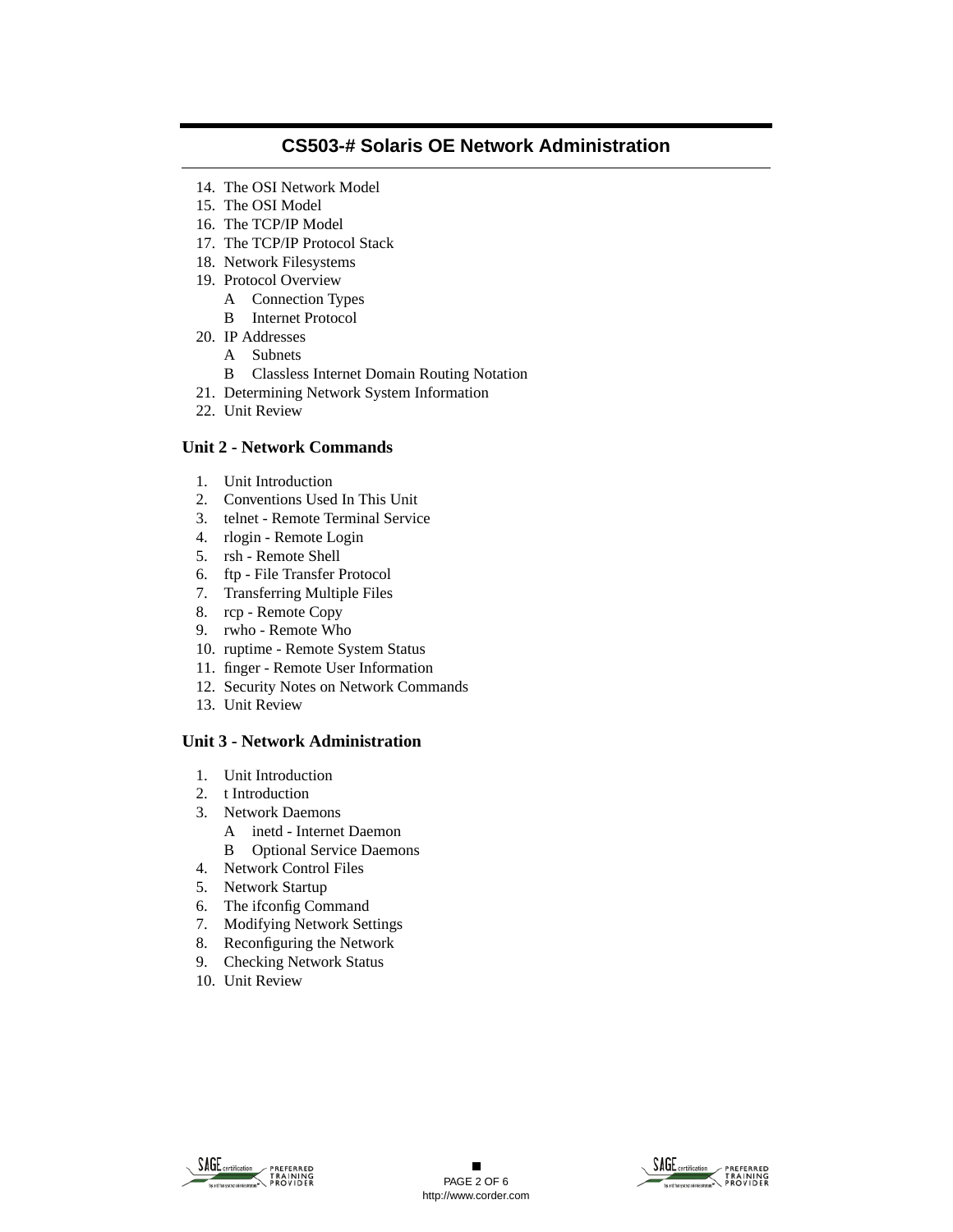### **Unit 4 - Network Printing**

- 1. Unit Introduction
- 2. Overview of Network Printing
- 3. Setting Up Network Printers
- 4. Modifying Printer Configuration
- 5. Deleting A Printer
- 6. Using the CDE Printer Administrator Tool
- 7. Unit Review

#### **Unit 5 - Network File Systems**

- 8. Introduction
- 9. NFS Network File System
- 10. NFS Terminology
- 11. NFS Daemons
- 12. File System Sharing and Exporting
- 13. NFS Commands and Files
	- A The /usr/sbin/share Command
	- B The /etc/mount Command
- 14. Configuring NFS
- 15. Setting Up the NFS Server
- 16. Setting Up A NFS Client
- 17. Removing a NFS Resource
- 18. Unit Review

### **Unit 6 - Domain Name Service (DNS)**

- 1. Unit Inroduction
- 2. The DNS Database
- 3. DNS Overview
- 4. DNS Terminology
- 5. DNS Daemons and Programs
- 6. DNS Configuration Files
- 7. DNS Control and Log Files
- 8. The in.named Daemon
- 9. Controlling the named Daemon
- 10. DNS Configuration Files
- 11. Reverse DNS
- 12. Slave DNS Servers
- 13. The nslookup command
- 14. Setting up a DNS Client
- 15. Configuring a DNS Server
- 16. DNS Troubleshooting
- 17. Unit Review



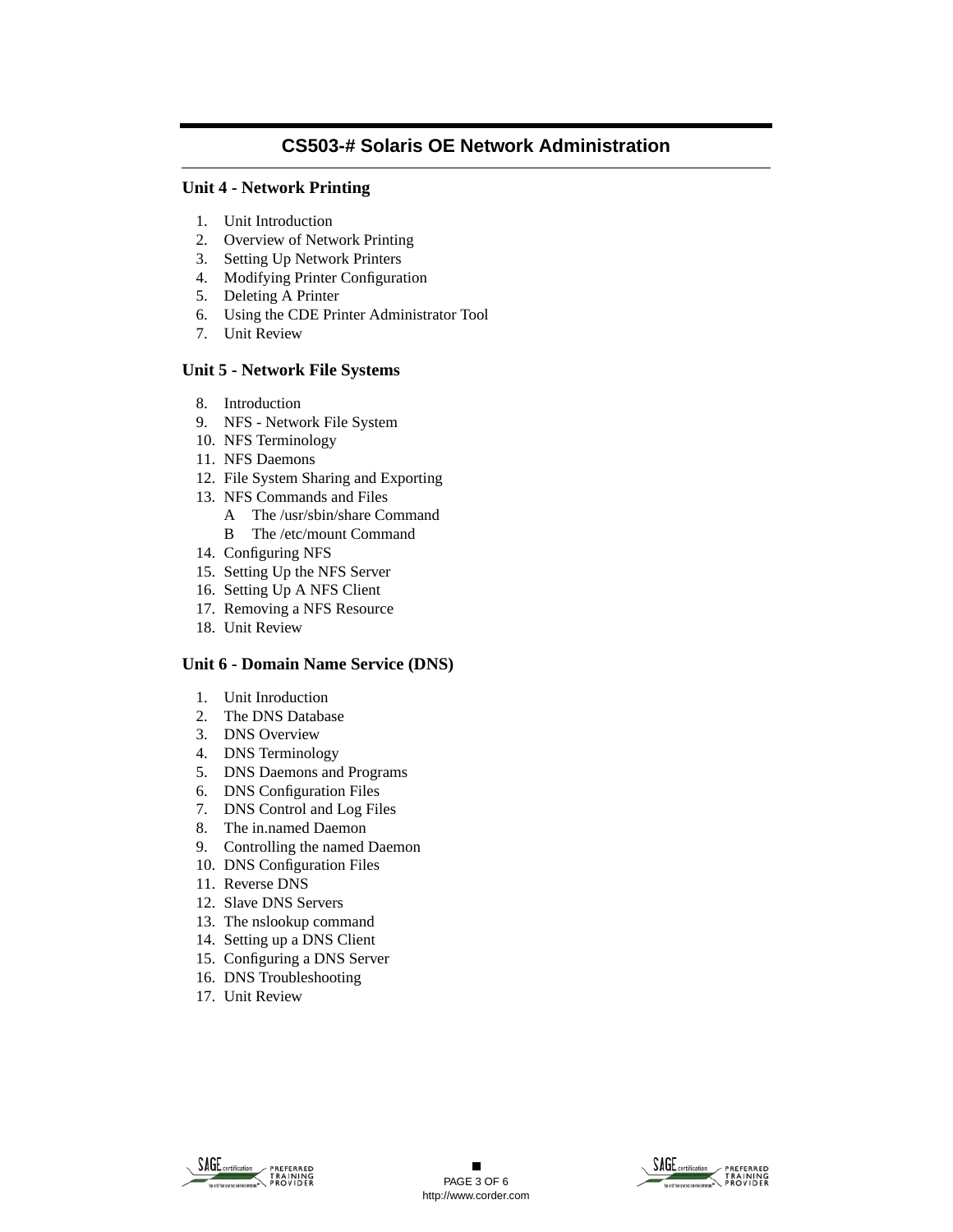### **Unit 7 - Dynamic Host Configuration Protocol (DHCP)**

- 1. Unit Introduction
- 2. Introduction to DHCP
	- A What is DHCP?
	- B What is DHCP Good For?
	- C What DHCP is NOT Good For?
- 3. The DHCP Protocol
	- A Allocation of network addresses
	- B How DHCP Works
- 4. Controlling the dhcpd Server
- 5. DHCP Server Configuration
- 6. Testing the DHCP Service
- 7. Removing DHCP Services
- 8. Configuring a Solaris Workstation as a DHCP Client
- 9. Unit Review

### **Unit 8 - Network Information Service (NIS)**

- 1. Unit Introduction
- 2. Overview of NIS+
- 3. The NIS Client-Server Model
- 4. NIS+ Information Management
- 5. Setting Up NIS+
	- A Setting Up A NIS+ Server
	- B Setting Up a NIS+ Client
	- C Initializing NIS+ Client Users
- 6. Unconfiguring NIS+
- 7. Unit Review

### **Unit 9 - Using and Administering SSH**

- 1. Introduction
- 2. What is SSH?
	- A Why Use SSH?
	- B History of SSH
- 3. The SSH Protocol
	- A RSA Key Authentication
	- B SSH Communication Sequence
	- C SSH Servers
	- D SSH Clients
- 4. Using the SSH Client
	- A Connecting To A Server
	- B Connecting as a Different User
	- C Executing Remote Commands
	- D Debugging SSH Connections



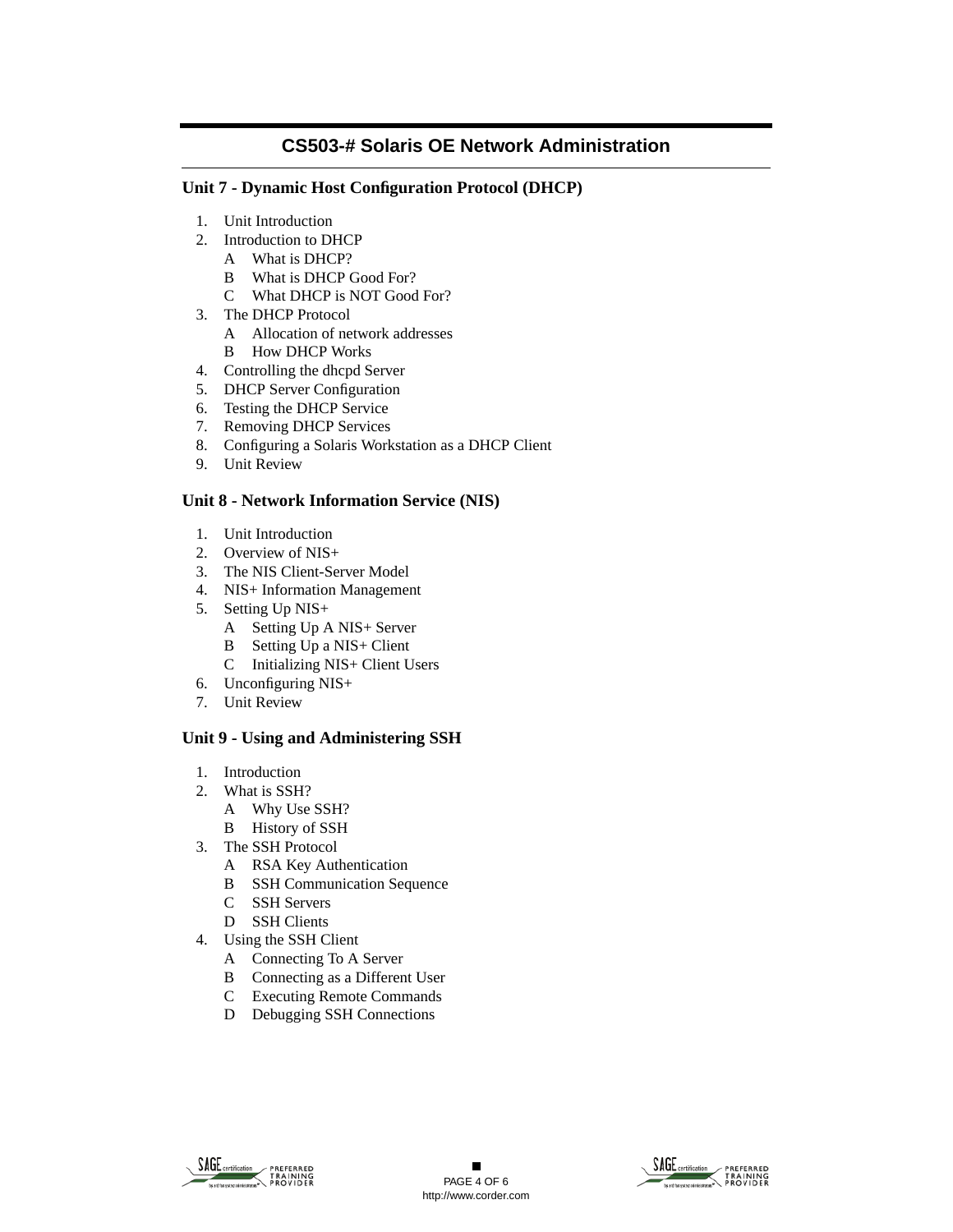- 5. File Transfer Client (sftp)
	- A sftp Command Reference
	- B sftp Option Reference
	- C Uploading Files
	- D Downloading Files
	- E Preserving Permissions
	- F Copying Remote Files
- 6. Key Based Authentication
	- A What is a Key?
	- B Types of Keys
	- C Setting Up Key Authentication
	- D Authenticating Using Keys
	- E Authenticating Without a Password
	- F Empty Passwords
	- G Host Based Authentication
	- H SSH Key
	- I Look, No Password!
- 7. Port Forwarding
	- A Port Forwarding Example
	- B Port Forwarding Uses
	- C Forwarding X Connections
- 8. Configuring the OpenSSH Server
	- A Configuration Files
	- B Server Configuration Settings
- 9. Unit Review

### **Unit 10 - Sendmail**

- 1. Introduction
- 2. What is Sendmail?
- 3. Installing Sendmail
- 4. Sendmail Programs
- 5. Sendmail Configuration Files
- 6. The /etc/mail/sendmail.cw File
- 7. The /etc/aliases File
- 8. The /etc/mail/virtusertable File
- 9. Sendmail Directories and Log Files
- 10. Configuring Sendmail
- 11. Controlling Sendmail
- 12. Testing Sendmail
- 13. Debugging sendmail
- 14. The mailq Program
- 15. Mail Aliases
- 16. Regenerating the /etc/aliases File
- 17. Forwarding E-Mail
- 18. Controlling SPAM
- 19. Setting Up a Mail Server
- 20. Installing IMAP and POP Servers
- 21. The Post Office Protocol (POP)